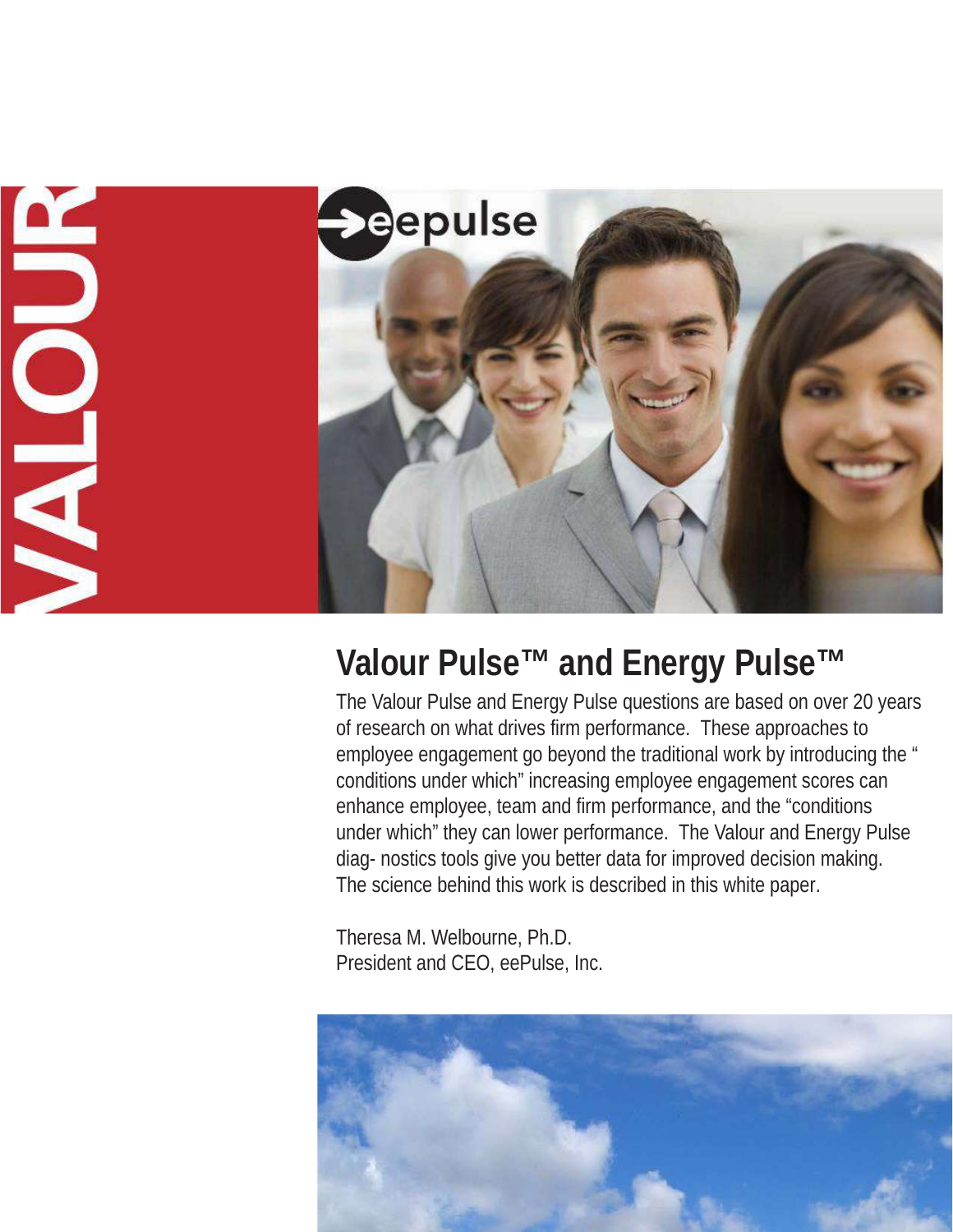# **ABSTRACT**

The Valour Pulse and Energy Pulse questions are based on over 20 years of research on what drives firm performance. These approaches to employee engagement go beyond the traditional work by introducing the "conditions under which" increasing employee engagement scores can enhance employee, team and firm performance, and the "conditions under which" they can lower performance. Lowering performance is possible for subsets of employees because not all employees are the same, and when you treat them as identical you are not optimizing the impact of your engagement efforts. The Valour Pulse provides a diagnostic process that gives you data on the percentage of your population who are highly engaged, at risk of turnover or disengaged, those for whom small changes will lead to high performance, and lastly , what you do not get with traditional approaches to engagement, which percentage of your population is in an entitlement state (or who are most likely to resist change). It is the last group, the entitled demographic, for whom you can lower performance by increasing scores on traditional employee engagement items. The Valour and Energy Pulse diagnostics tools give you better data for improved decision making. The science behind this work is described in this white paper. For more information, you can contact the eePulse team at info@eepulse.com or 1-877-DR PULSE (1-877-377-8573).

Valour Pulse and Energy Pulse are names for the surveys used by eePulse to help organizations assess, monitor, and manage employee engagement. There are several unique aspects of the eePulse approach. Each will be explained in detail, but to summarize:

eePulse focuses on not just the question of how many employees are engaged, but engaged in what. This is critical because what employees are engaged in doing at work is more important than simply if they are or are not engaged.

1. The valour survey questions uncover the conditions under which some employees will benefit from improvements in traditional employee engagement survey scores. It also shows the conditions under which the performance of a subgroup of employees will decrease by improving these traditional employee engagement scores. This is because making engagement scores higher is not necessarily good for everyone. The valour work grew out of a large-scale research study with thousands of firms around the world, examining the predictors (using longitudinal data, control variables, and multiple measures of performance) of firm performance, including long-term survival. The discovery was that people are important, but making everyone "engaged / happy / satisfied" – or whatever term you use to describe the psychological state we are trying to achieve – was not enough. Engaging employees, while also



Copyright © 2022 eePulse, Inc.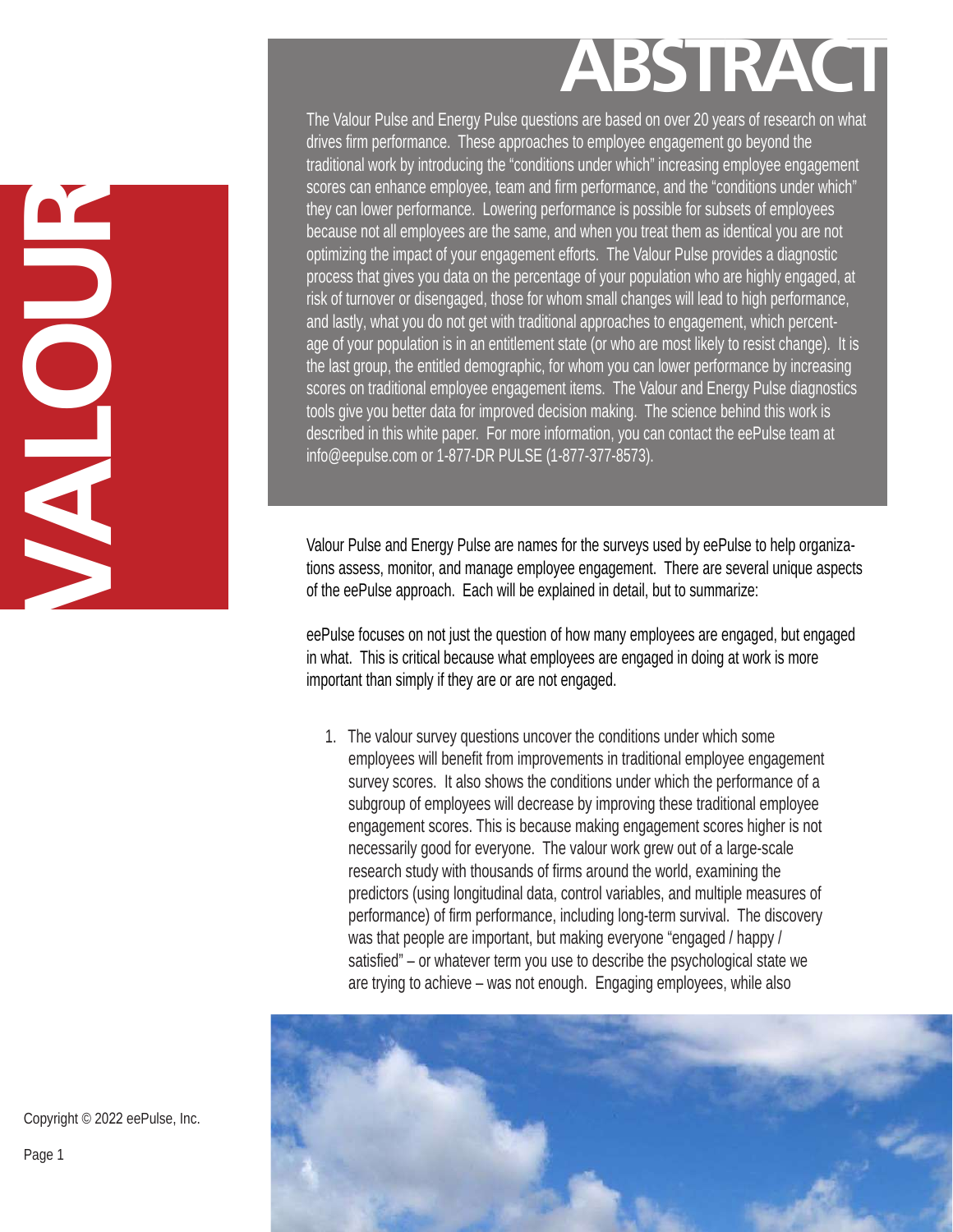**VALOUR**

 creating a culture with a high sense of urgency, drove positive performance. Engagement and urgency had to be in balance to achieve high performance. This discovery was built into the valour survey process.

- 2. Valour is an acronym that stands for the four key constructs that make up eePulse's Valour Pulse survey (the core employee engagement survey):
	- **VAL** stands for 'value'; we ask questions that assess the degree to which employees feel valued by their managers and peers .
	- **O** represents the word 'ownership,' and it covers questions that assess the degree to which employees feel a sense of ownership in their job and their company.
	- U is for sense of 'urgency', or the culture or atmosphere for moving forward in a fast-paced environment.
	- R reflects 'rewards', that employees feel paid for performance, that rewards are fair.



Figure 1: Valour 2x2

3. In the research, we found an interaction effect between the components that make up val-o-r (traditional engagement survey items) and urgency (new concept for engagement). Urgency is the variable that is unique in the employee engagement space, and measurement of urgency allows us to map out an organization in ways that cannot be done with traditional employee engagement surveys.



Copyright © 2022 eePulse, Inc.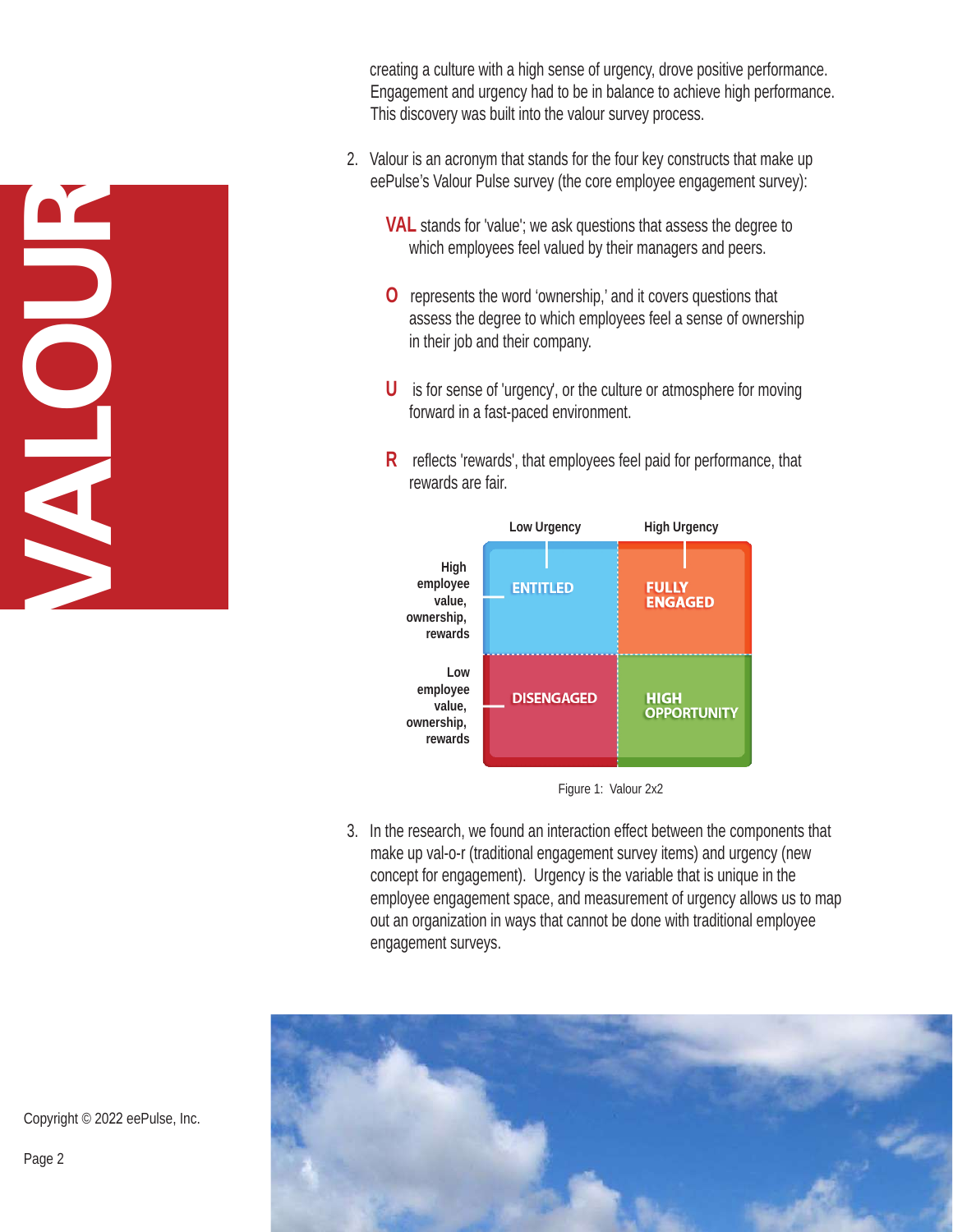#### **Interpreting the valour pulse**

**VALOUR**

Figure 1 is the legend used for the valour reports. It is provided to clients who use the valour survey. Looking at this figure, the upper right quadrant represents a state where employees score high on val-o-r (engagement basics) and high on urgency. These individuals have the internal 'fuel' (or motivation, stimulus, energy) to keep moving forward as the company goes through change, and they are achieving optimal results because they feel valued, have a sense of ownership in their work and company, and perceive adequate rewards for their efforts. These people are in balance for optimal performance.

The people in the high opportunity quadrant have a high sense of urgency, and they usually only need a small intervention to improve value, ownership, or rewards to move them up to the engaged or high performance state. The people in the disengaged quadrant, who are low on both criteria, are found to be those who are more likely to leave the organization. This bucket assesses your risk of turnover or employee withdrawal. This group may be in balance but in a negative way.

The last group, in the upper left quadrant, is the group that most organizations using traditional employee engagement approaches have no ability to diagnose. This is the group of people who are feeling very valued, rewarded, and positive about their job but who are doing less than your organization needs – or who have a low sense of urgency to move forward. We often use a label for this group called "resist change" because these individuals are happy with the status quo; they keep getting rewarded and made to feel more valued, and they are getting these 'kudos' on the job for lower performance. These are the people who bring other employees' performance down; they are the employees who feel entitled and resist change because life is good for them 'as is'. These individuals are rewarded for not performing at the level you need for success.



Copyright © 2022 eePulse, Inc.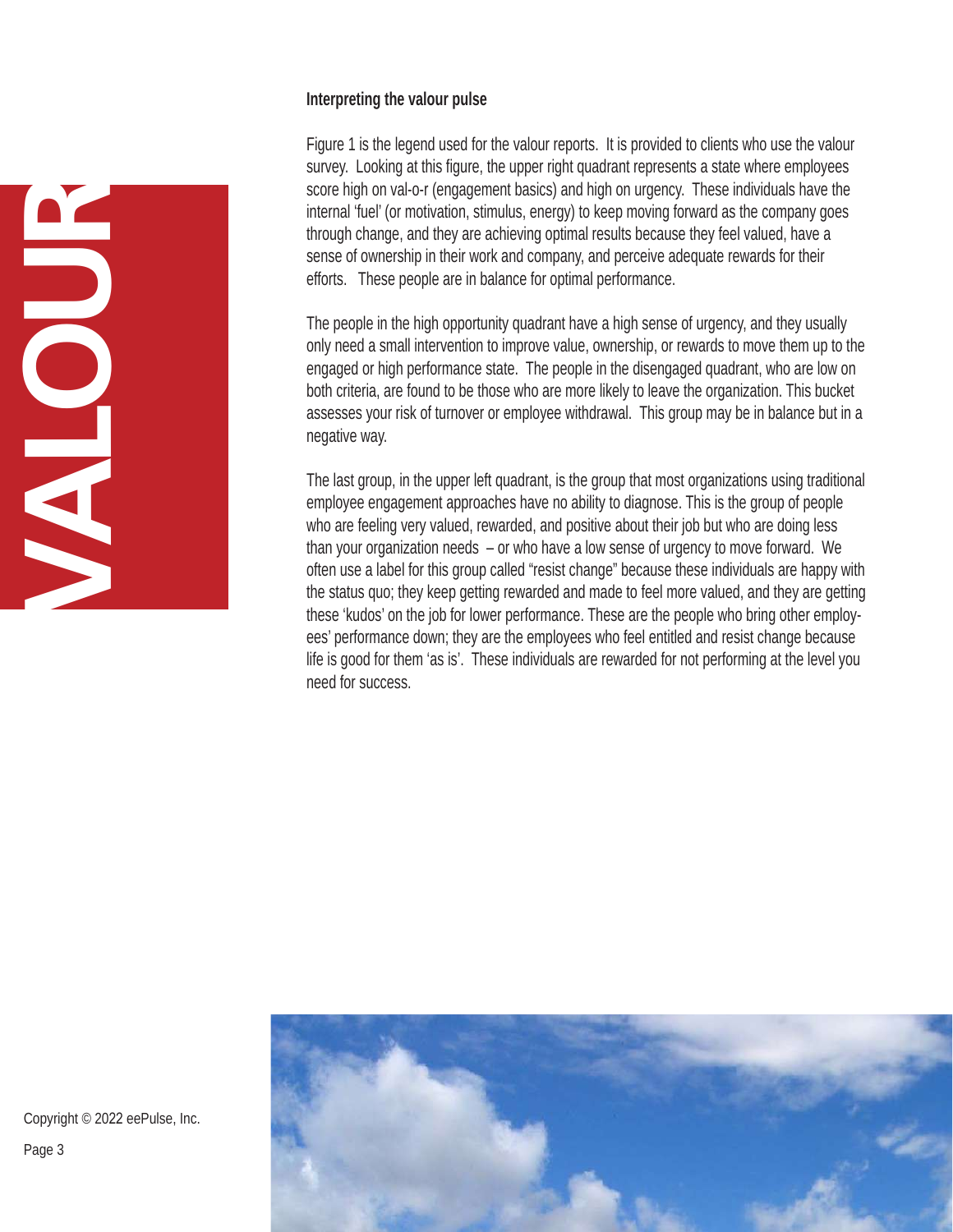#### **The missing factor in many traditional approaches to employee engagement**

Thus, our research shows that urgency is the missing factor in many traditional approaches to employee engagement; these survey or diagnostic tools assume one size fits all. Organizations often suggest that managers should improve engagement scores for all employees. However, what the eePulse research shows is that when you take performance into consideration, some employees need to be managed differently. In fact, the intervention needed for those in the upper left box is to decrease their traditional employee engagement scores (assuming the traditional approach to measurement of employee engagement is value, ownership and rewards).



Figure 2: Example of valour reports for four departments

When clients use the valour questions, they receive the 2 x 2 valour reports for all views of their data (by department, location, manager, and any other demographic included in the work). As you can see from the sample 2 x 2 valour reports above, the percentage of people in each quadrant differs from manager to manager. Thus, the coaching and the intervention work needed for each manager is different.



Copyright © 2022 eePulse, Inc.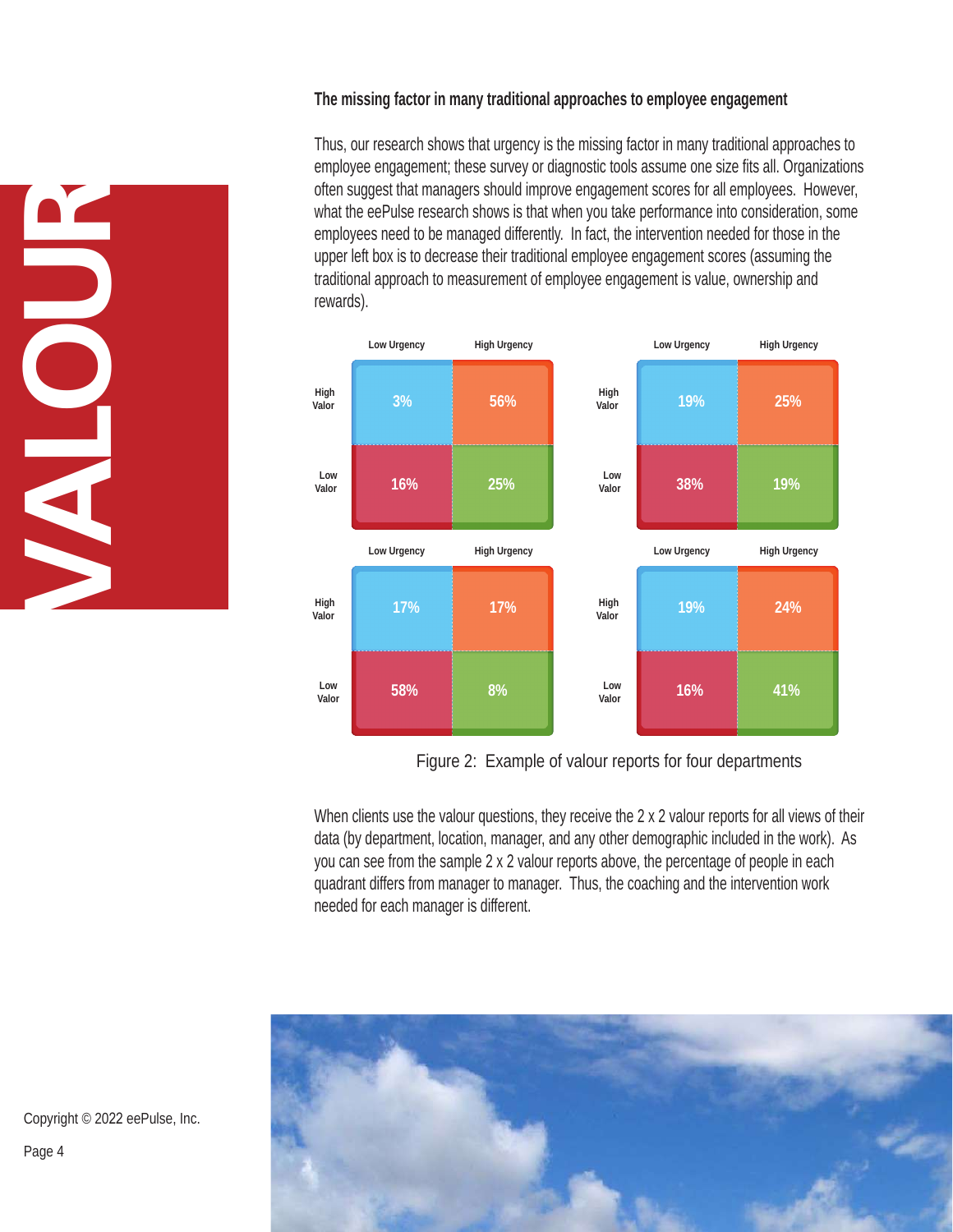In Figure 3 you find an example of the way the intervention process works with the valour diagnostic tool.



Figure 3: Intervention strategy

Figure 3 shows the direction of the intervention with the black arrow. For those in the entitled group, you first have to lower their value, ownership and rewards. By doing this, you instill a sense of urgency for change. Our experience to date with clients shows that urgency is more difficult to manage and change than val-o-r. We have not, to date, met an organization or manager who can move the entitled person from entitled to fully engaged without the intervention suggested in Figure 3 (first lowering val-o-r). That's because the entitled individuals are accustomed to getting rewarded for not doing much at work. Why would they change? They need a burning platform, or some incentive to move, and that does not come from giving them more rewards.





Copyright © 2022 eePulse, Inc. Page 5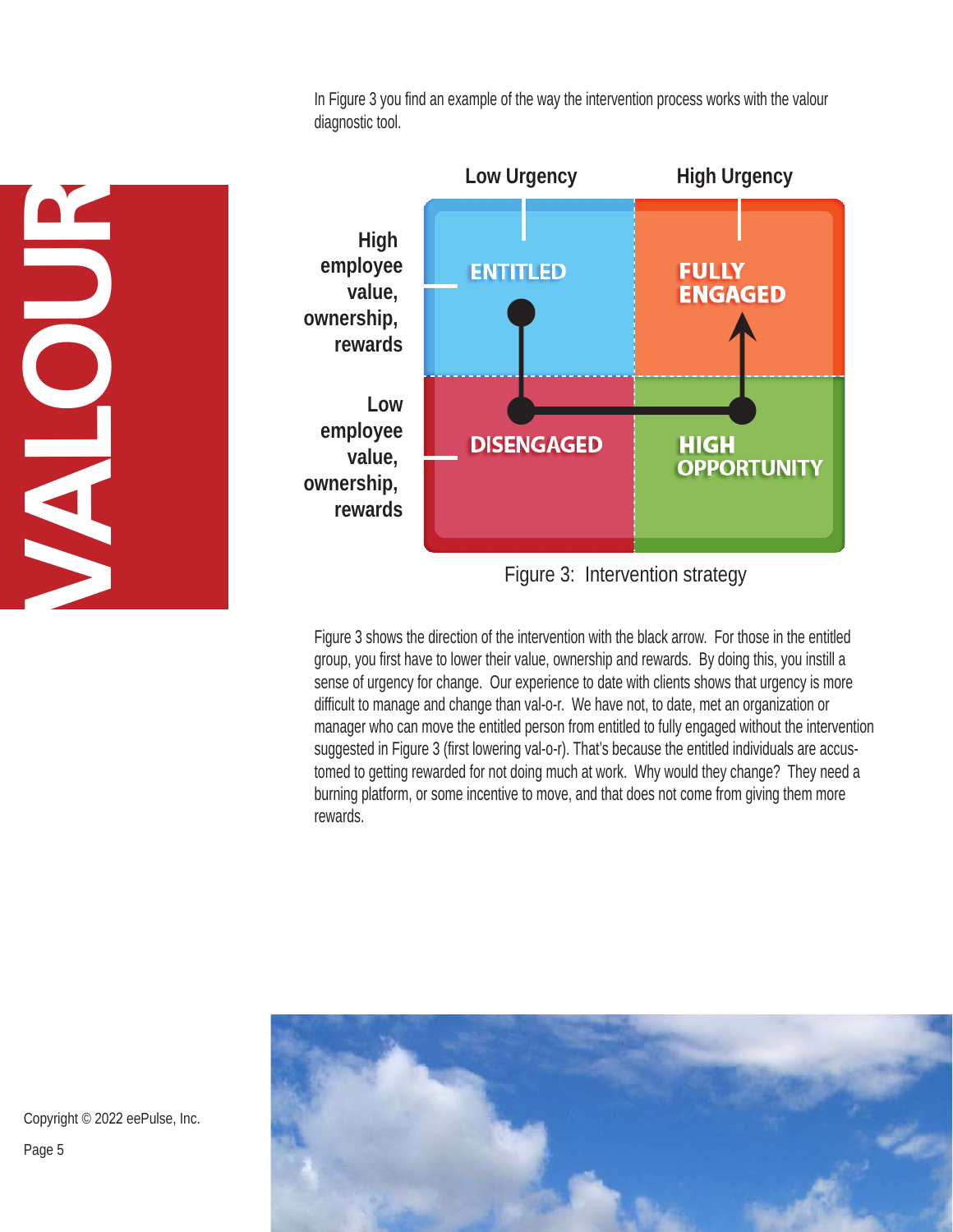Keep in mind that in a traditional employee engagement survey, a manager would be coached to simply raise the scores of these individuals because most engagement surveys do not assess urgency; they measure aspects that could be bundled into the val-o-r buckets.

This would explain why, recently, a company that won the 'most engaged company of the year' award later in that same week declared bankruptcy (see www.energizeengage.com for a discussion of this and for the article). Engaged 'in what' becomes the important question to answer. The people in the upper left quadrant of the valour legend are engaged in doing less work, doing less focused activities, and perhaps in resisting the type of changes needed to drive the company forward. They might be converted by using the intervention described above or they may need to be managed out of the organization.

#### **Add custom questions to the valour pulse**

Going back to the engaged 'in what' question, eePulse uses open-ended comment questions to find out what employees are engaged in doing, to what extent they understand their own priorities, and more. We then use auto categorization technology to make those comments useable quickly by managers. We also help clients to add custom questions that focus on their own goals.

#### **Employees, managers and leaders today say they are confused**

In our ongoing studies within clients and in the Leadership Pulse™ work (a research study gathering and distributing data among 15,000 global leaders that Dr. Theresa M. Welbourne has conducted through eePulse since 2003), we have found that every year employees, managers and even the most senior leaders are getting more and more confused at work. That is why the engaged 'in what' question is so critical. We also find that asking employees questions and doing survey work once a year simply is not enough if you want to manage your people well. Thus, we have taken the work on valour and have supplemented it with an ongoing, simple survey process using the energy pulse™ question. We include energy pulse in our baseline engagement survey work.



Copyright © 2022 eePulse, Inc. Page 6

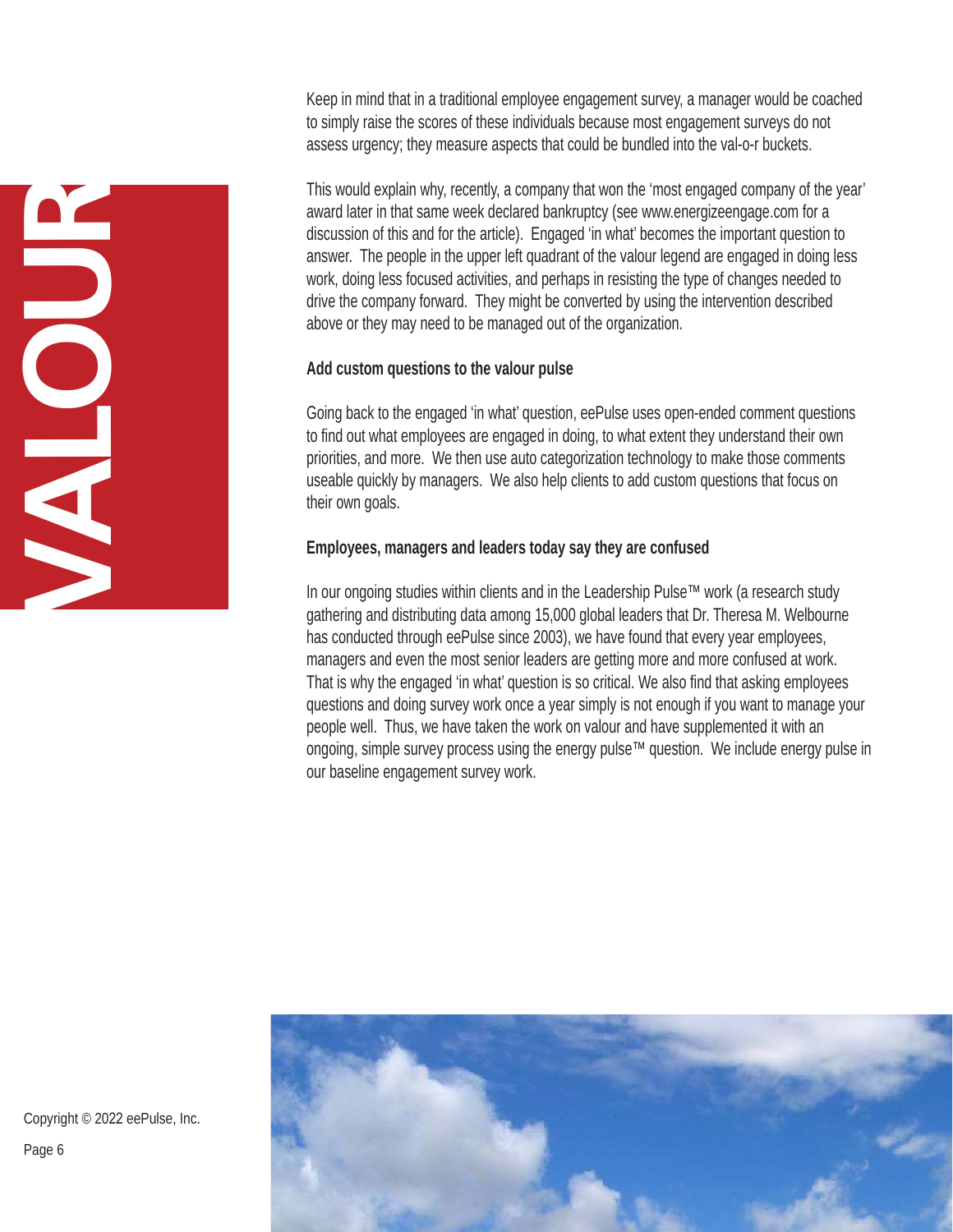#### **Energy at work = sense of urgency in culture**



The valour survey work grew out of a large scale study of what drives long-term firm performance. Then out of the valour work (which started with 200 question surveys, then scaled down to the 15 we use today) grew the work on energy. The theory for all this work came from multiple areas, including marketing (protection motivation theory), physics (work on inertia and momentum), total quality management (optimization of performance using control charts), and sports physiology (how athletes achieve peak performance).

We found that in the balanced cultures (high sense of urgency and val-o-r), employees were in ideal energy states. Think of a sports analogy first. When you exercise, you take your pulse to make sure you are 'in the zone.' You want to exert yourself enough so that you are optimally burning calories but not causing your body damage (working too hard so that you have a heart attack). Every person has his/her own target heart rate, which is a function of age, physical condition, and more. The goal of your exercise program is to get to the target heart rate and minimize variation, or stay in the zone to do your best.

The same rule applies to employee energy at work. In fact, in much of the motivation literature, you will see that motivation (which is related to energy) is an optimization construct. There can be too much energy exerted at a given effort. Too much energy exerted in exercise can cause heart damage. Too much energy going into a light bulb makes it burn out. And too much energy being exerted day after day at work can lead to low performance, burnout, health problems, and more.

The energy work was started based on two requests. One was that the CEOs who received the valour results wanted an intervention for improvement. Second, we learned the val-o-r components of the equation really did not change that much, but urgency did. Thus, in order to help clients stay 'in balance,' the key was to track urgency so that they could be proactive rather than reactive.



Copyright © 2022 eePulse, Inc.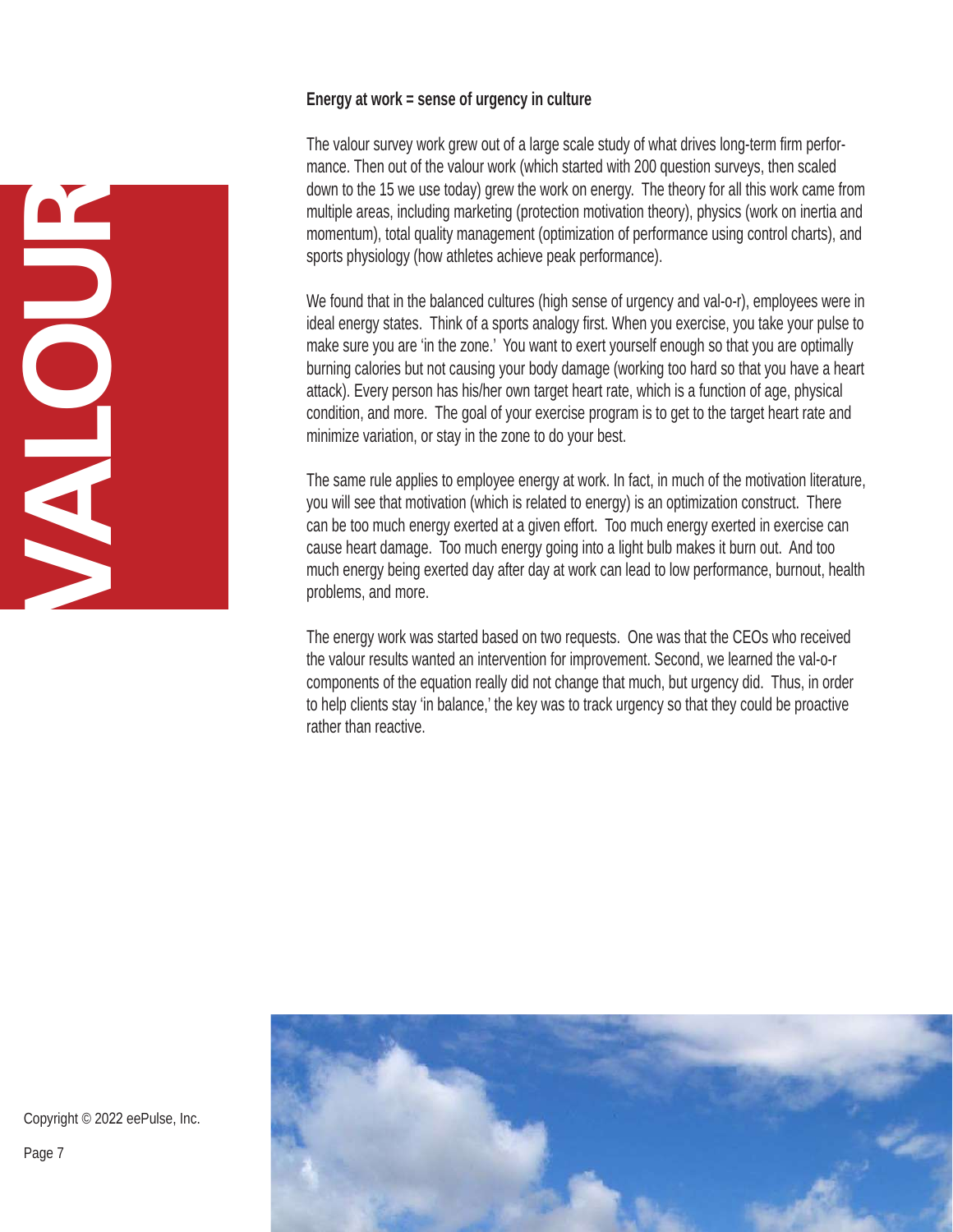#### **Energy measurement as an intervention to improve val-o-u-r**

Since urgency fluctuates considerably, and energy is a proxy for urgency, our first experiments involved measuring energy on a weekly basis. What we learned in doing that work was the following:

1. Energy predicts performance. Starting with studies with students, energy predicted their test scores at the end of the semester. In the corporate world, energy predicted customer satisfaction scores, employee turnover, employee absenteeism, 360 performance scores, patient satisfaction scores in hospitals, quality and productivity output, and more.

The process of measuring energy and asking employees open ended comments about what was getting in their way and what was affecting their energy led to (a) positive changes led by managers receiving actionable data in real-time reports, and (b) an intervention that made employees feel more valued, rewarded and gave them a better sense of ownership. This is because by listening to employees and giving them a new and additional form of voice, the clients working with the regular pulsing process created an intervention that employees valued.

- 2. Managers were held accountable for employee data in the same way they were being held accountable for sales, financial, and production data. In regular meetings, employee pulse data were added to the list of data to discuss. The clients were not creating big employee survey programs; the employee data was one more ongoing input into the way the business was managed.
- 3. Clients experienced positive and measurable results. Turnover was reduced; revenue increased, and when calculated, the results were anywhere between 100% to 2,000% return on investment in three-month to one-year time periods.



Copyright © 2022 eePulse, Inc.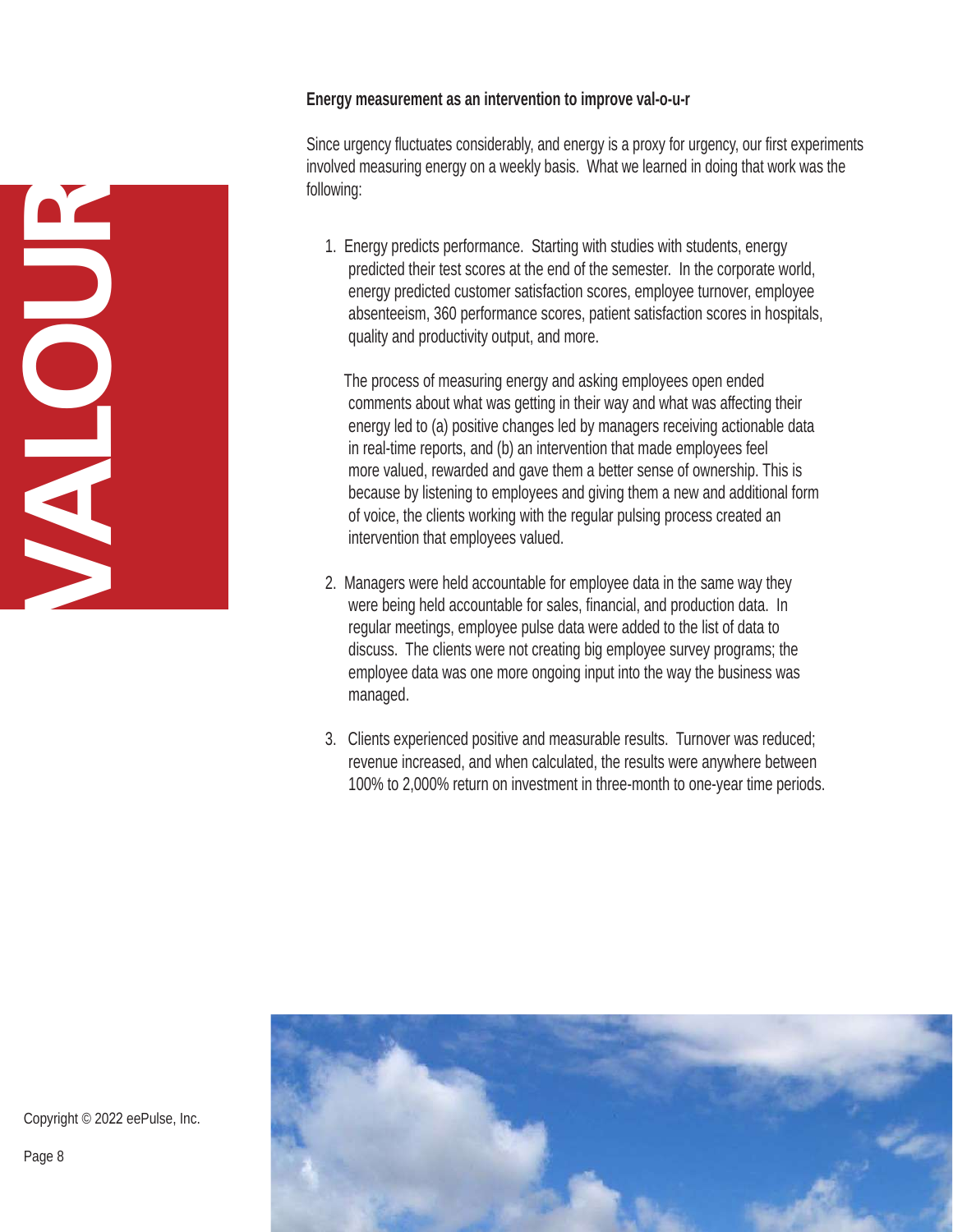#### **Employee energy measurement**

Energy is measured with only one question, using a 0 to 10 scale, where 0 =no energy at all; 5  $=$  energized;  $8 =$  high energy; and  $10 =$  overly energized or burned out.



Figure 4: Energy pulse



Copyright © 2022 eePulse, Inc.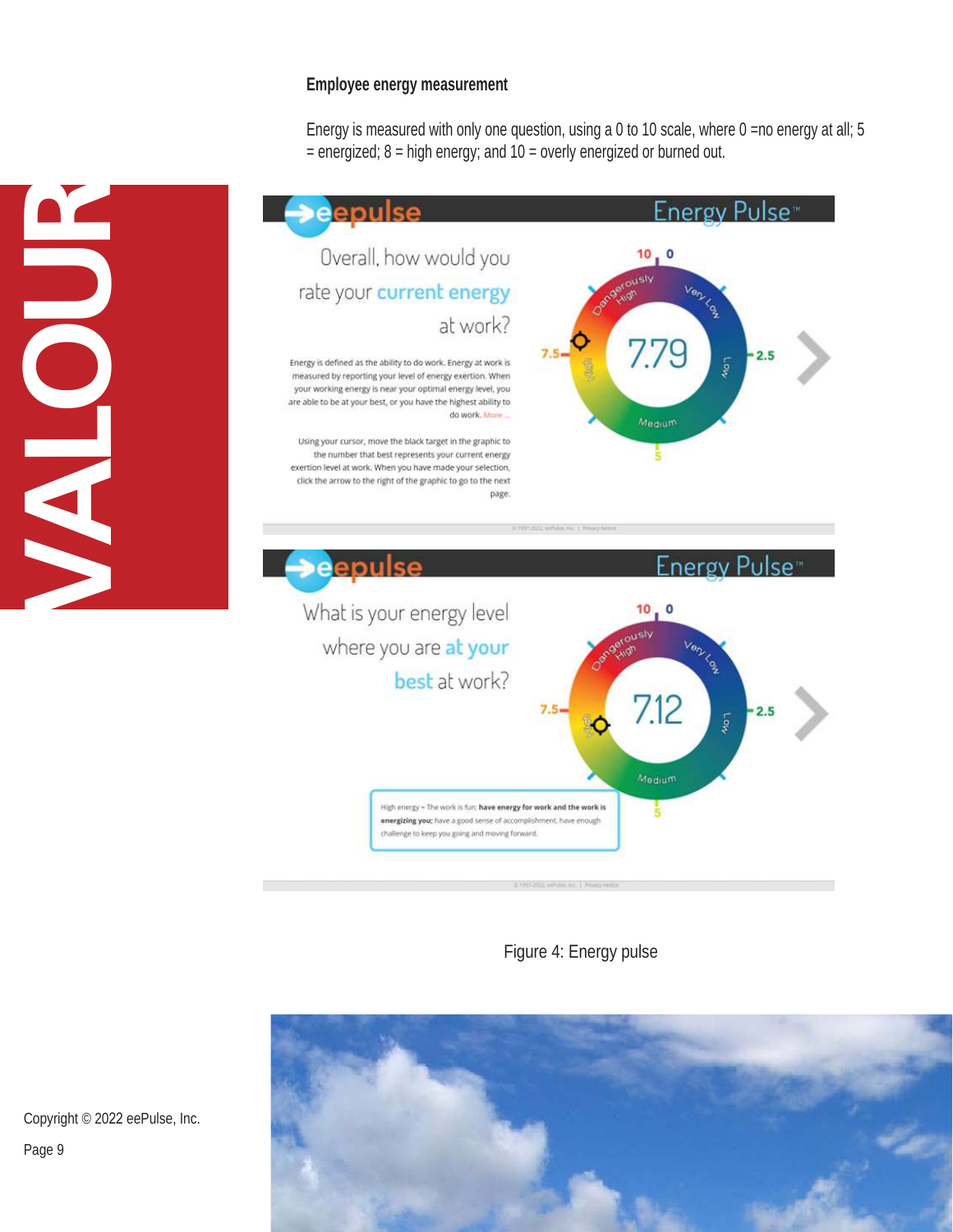Figure 4 shows the energy question as it appears on web-based surveys. eePulse has a different version that is used by organizations that do short, one-page paper surveys (using both energy and valour). It is simple, and the metric has been used in over 50 countries.

What we learned about measuring energy:

- 1. Variance in energy was more important than the average energy score alone.
- 2. Energy is an optimization scale. There are individual differences in where people are most productive.
- 3. eePulse uses the gap between where people say their energy is today and where they are most productive for additional diagnostics.
- 4. There are occupational differences in optimal energy level. What's important is not the mean on energy but the gap between today and where ideal energy is and variance over time.
- 5. Energy helped identify trends, and the reports could be used like a weather map, allowing management to focus its efforts on the groups in most need. However, the energy metric alone does not tell a manager what to do.
- 6. We learned the open-ended comment data were incredibly powerful input for the design of tactical interventions.

## **Data and Dialogue Driven Leadership™**

We also learned a critical lesson in our over 20 years of research on valour and energy. The data and dialogue process that grew from the measurement work gave employees a voice in a way that was welcome and that led to immediate changes in the organization. The use of data and dialogue affected the sense of urgency and value and led to improved performance.



Copyright © 2022 eePulse, Inc.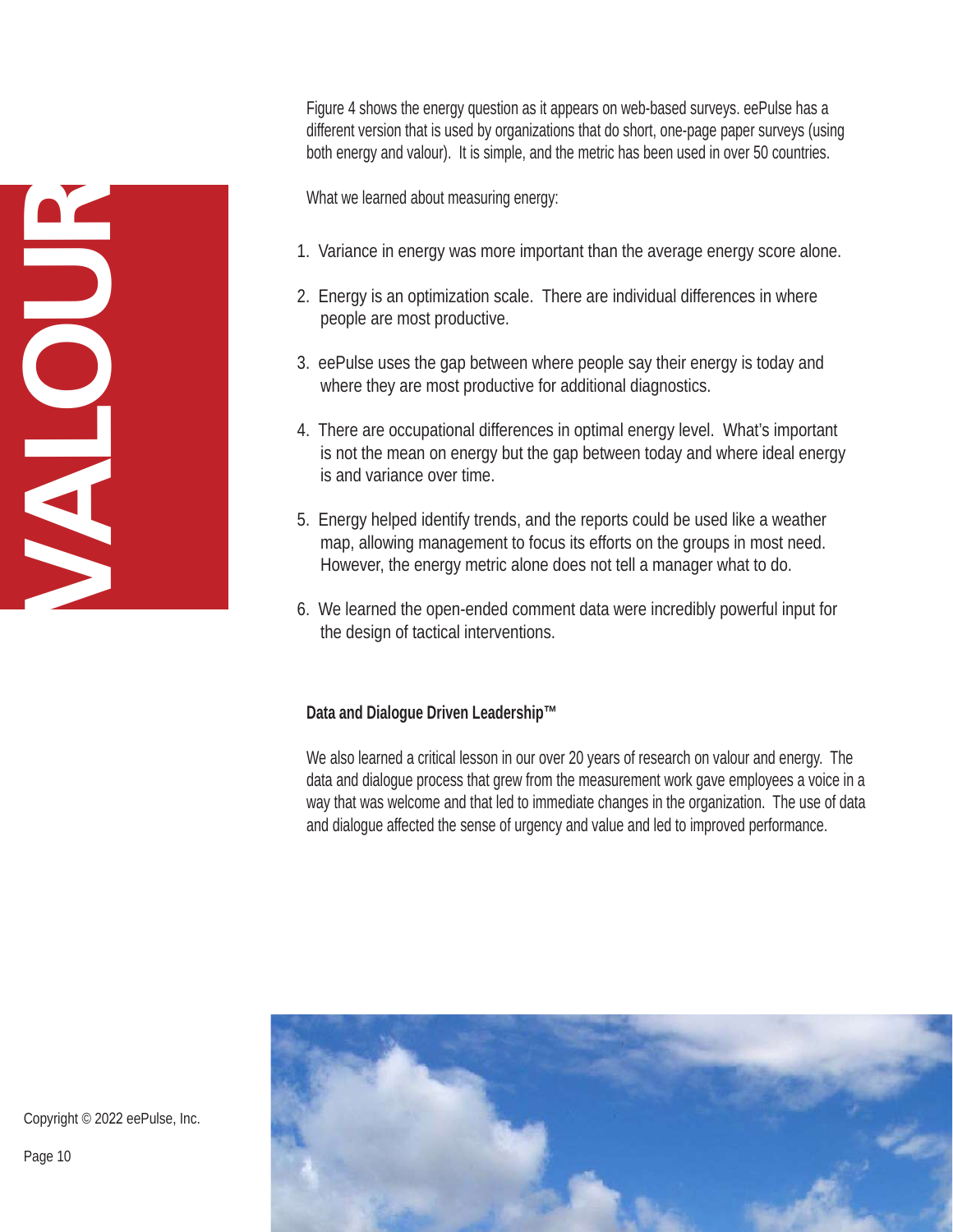**VALOUR**

The key to performance was not the magic questions we developed, even though we have science and validation studies to support their use. The real magic is the dialogue. When managers used the data to have conversations with employees, the interventions that grew out of the dialogue were ones that led to short-term tactical performance wins and to long-term strategic growth. We created a methodology for managers to do their job better, for leaders to be better informed about their business, and for HR, communications, and OD professionals to create better tools and processes to retain and motivate their best people.

#### **The next new thing: Benchmarking to trendmarking**

eePulse's current efforts in transforming surveys into better leadership tools involve the topic of benchmarking. We often are asked for benchmark data, and we resist providing this information because we think it is a backwards strategy in action. In most cases, firms do a survey today and then compare their data to other survey data collected by a vendor. The benchmark data can be anywhere from 1 to 5 years old. To compare your data today to the average of this collected information is like taking your stock price today and comparing it to the average stock price of your competition for the last 5 years. Think about what this means. You would never do that with stock price, so why do we do it with employee data? Do we really want to emulate the competition as they performed in the past? Do we really want to hold managers accountable for scores based on old performance goals? When you consider how much change is happening today, and when we at eePulse review the trends in the data we have collected (e.g. weekly, bi-weekly, monthly, bi-monthly, quarterly), we see that traditional benchmarking is not strategic and causes clients to set goals based on old historic data. It is possible that organizations are benchmarking themselves to be behind their competition.

In order to solve this problem, eePulse is introducing a real-time benchmarking process for employee engagement. The model is based on a proven methodology that we use in the leadership pulse study. Our goal is to run these trendmarking™ (vs. benchmarking) surveys quarterly.



Copyright © 2022 eePulse, Inc. Page 11